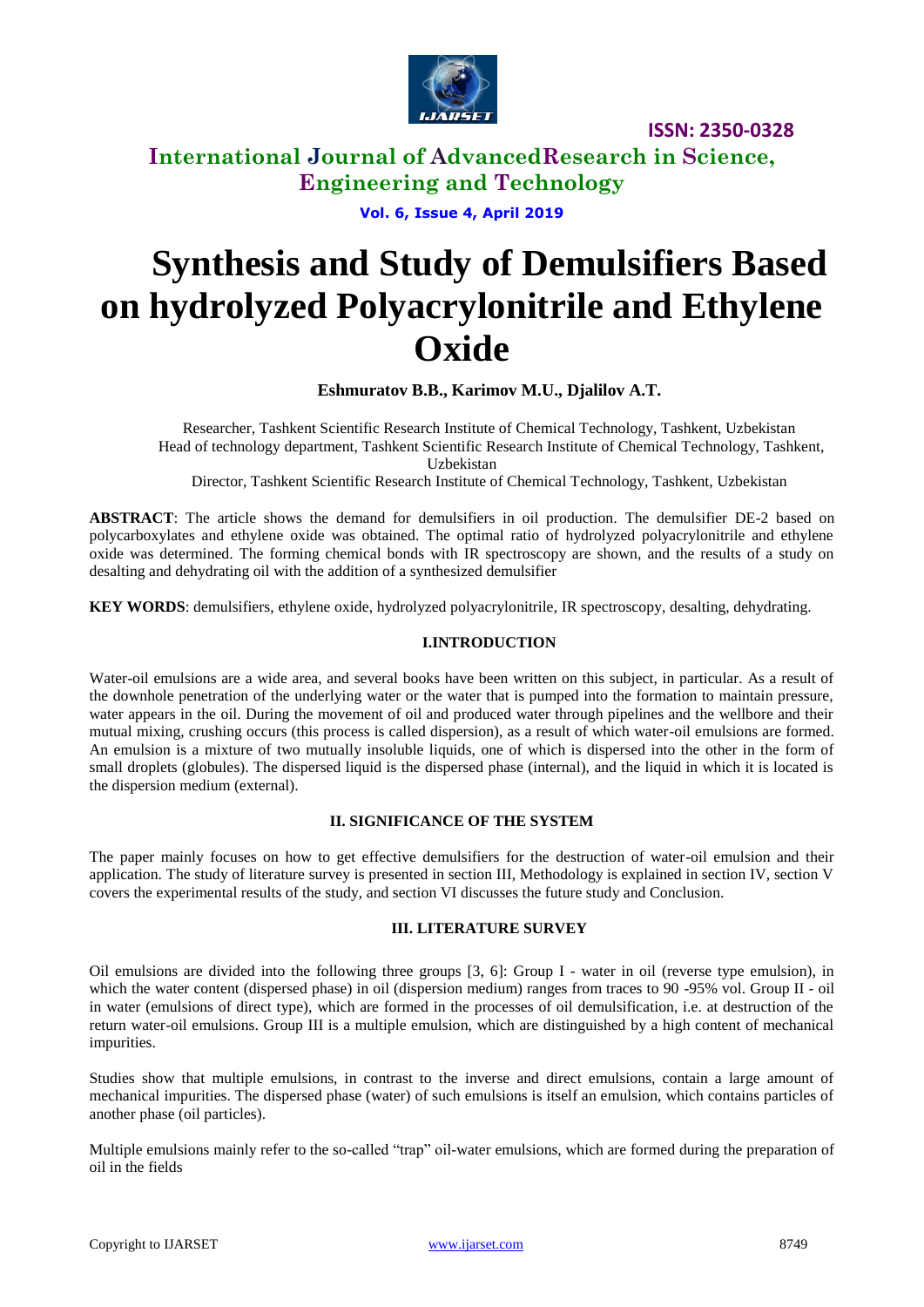

### **International Journal of AdvancedResearch in Science, Engineering and Technology**

### **Vol. 6, Issue 4, April 2019**

Demulsification is the destruction of the emulsion in the oil and water phases. From a technological point of view, oil producers are interested in two aspects of de-emulsification: the speed at which destruction occurs and the amount of water remaining in the crude oil after preparation. Extracted oil should usually comply with the specifications of the company and pipeline transport; therefore, the oil is desalted and dehydrated beforehand in the oil fields. A low content of water and chlorides in the oil is required to reduce the corrosive effects and salt deposits. At refineries, the main task is to remove inorganic salts (mainly chloride) from crude oil before they cause corrosion or other harmful effects on refining equipment.

Extracted oil emulsions have a degree of kinetic stability due to the formation of interfacial films surrounding water droplets. In order to separate the emulsion into oil and water, the interfacial film must be destroyed, resulting in coalescence of the droplets and separation of the aqueous phase. Therefore, the destabilization of emulsions is very closely related to the destruction of this interfacial film. Factors affecting the phase boundary and, consequently, the stability of emulsions were discussed earlier (the dispersive properties of formation water and oil, water content, natural emulsifiers, particulate matter, etc.)[1-6].

#### **IV. METHODOLOGY**

For the synthesis of the demulsifier used hydrolyzed polyacrylonitrile. Unlike the previous hydrolyzed polyacrylonitrile, polyacrylonitrile was hydrolyzed completely, before the formation of СООNa groups, but in the structure obtained there is present - CONH2. Then the obtained hydrolyzed polyacrylonitrile was neutralized to pH 8-9 with hydrochloric acid. This forms –COOH groups that react easily with ethylene oxide.

In the production of chemical products plays an important role and the time of the reaction. For this case, four ratios of initial products were also chosen. The figure below shows the dependence of the demulsifier yield on the reaction time at a temperature of 80 ° C.

### **V. EXPERIMENTAL RESULTS**

As can be seen in Figure 1, 14.4% yield of demulsifier is obtained by carrying out the reaction under optimal conditions for 5 hours. Further continuation of the reaction under these conditions leads to a decrease in yield. This is due to the enhancement of parallel reactions (such as crosslinking, decomposition, intermolecular interaction, etc.), which lead to a decrease in the demulsifying effect of oligomericdemulsifiers.



**The ratio of hydrolyzed polyacrylonitrile and ethylene oxide; 1-1: 8; 2-1: 5; 3-1: 2.** Fig 1.Dependence of the output of demulsifier from time.

Thus, the optimal conditions for obtaining demulsifier, is to conduct the reaction at a temperature of 80  $\degree$  C for 5 hours at a ratio of initial products of 1: 8. The product obtained under these conditions has a very good demulsifying effect. Further investigation of the effect of demulsifier on the properties of the oil emulsion is carried out by the product obtained under the above conditions. As can be seen on the infrared spectrum of hydrolyzed polyacrylinitrile, the absorption bands, which manifest themselves in the region of  $1550-1610$  cm<sup>-1</sup>, are characteristic of asymmetric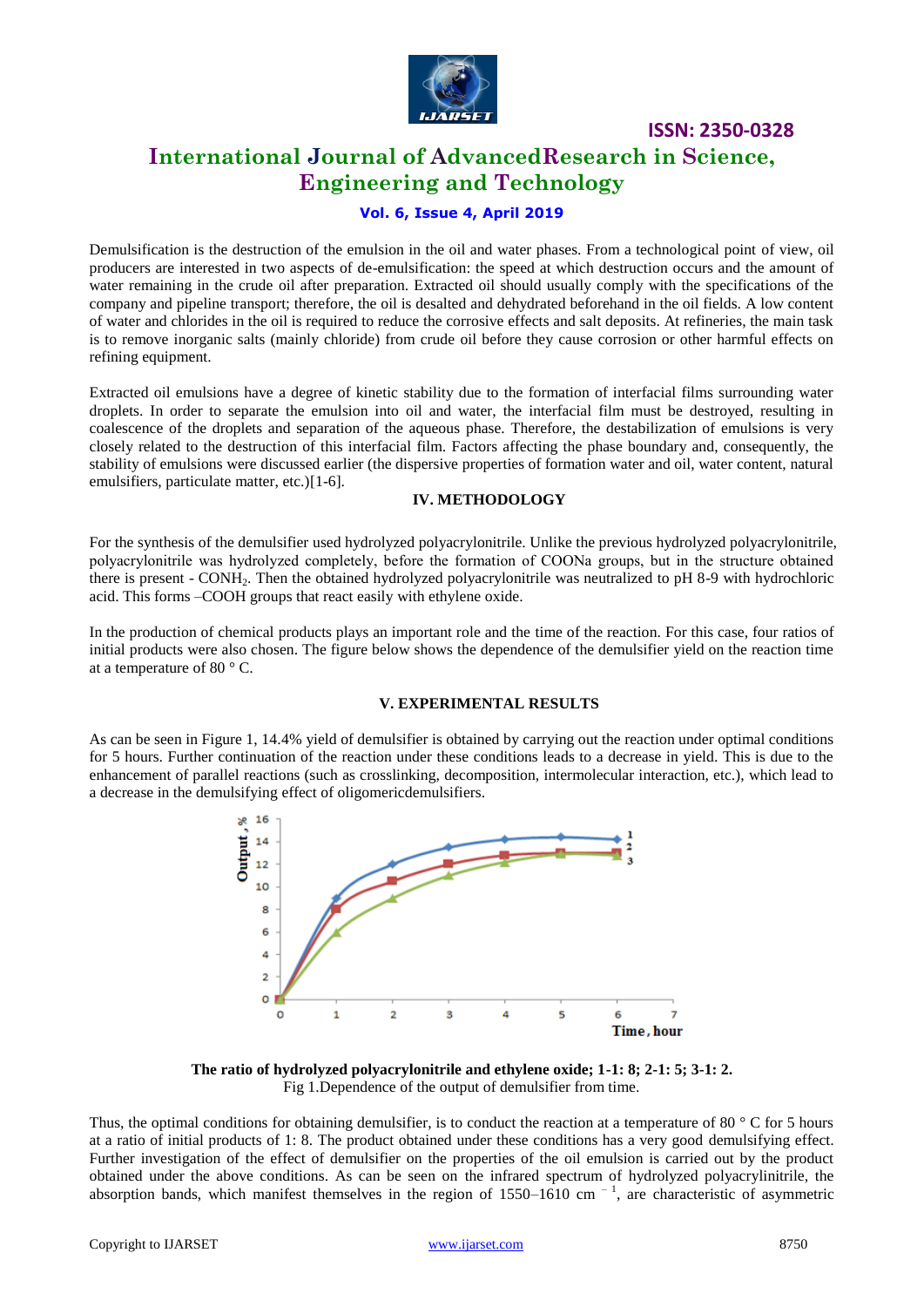

### **International Journal of AdvancedResearch in Science, Engineering and Technology**

### **Vol. 6, Issue 4, April 2019**

stretching vibrations of functional groups — COONa. The functional group - COONa has absorption bands characteristic of symmetric stretching vibrations in the region of 1400 cm $^{-1}$ . In addition, the manifested absorption bands in the region of 3000–3200 cm<sup> $-1$ </sup> show that the structure of the raw material contains functional groups  $-CONH_2$ . Based on the infrared spectrum of hydrolyzed polyacrylinitrile, it can be said that the structure of the raw material contains mainly the following functional groups.



As can be seen in Figure 2, the absorption bands, which manifest themselves in the region of  $1550-1610$  cm<sup>-1</sup>, are characteristic of asymmetric stretching vibrations of functional groups — COONa. These functional groups do not react with ethylene oxide. b<br>eri<br>ith<br>3.0<br>40<br>38



Fig 2. IR spectrum of the obtained demulsifier

The absorption bands in the region of 1300-1200 and 1413  $\text{cm}^{-1}$  are characteristic of functional groups — COOH. These functional groups react with ethylene oxide, but not completely. Absorption bands in the region of 1243 cm-1 are characteristic of ester groups that were formed during the interaction of functional groups — COOH with ethylene oxide. The absorption bands in the region of 1150–1070 cm<sup>-1</sup> are characteristic of ether linkages, which formed between themselves two molecules of ethylene oxide.

The results of studies, placed in table 1, show that good results on desalting and dehydration of typical oil can be using obtained demulsifier in an amount of 30-40 g / t. The degree of desalting and dehydration depends, first of all, on the initial content of salts and water in the oil. Thus, with the salt content of 505 mg / 1 of oil, it is possible to desalt the oil by 91.1%, with the salt content of 775 and 1438 mg/l, only by 57.7 and 69.3%. An increase in the consumption of the demulsifier above 40 g / t does not significantly reduce the residual salt content, leaving it sufficiently high (35-51 mg / l). The use of a demulsifier allows to obtain oil with a salt content of 14 mg / l with a consumption of demulsifier in the amount of 20 g / t and 10% of wash water.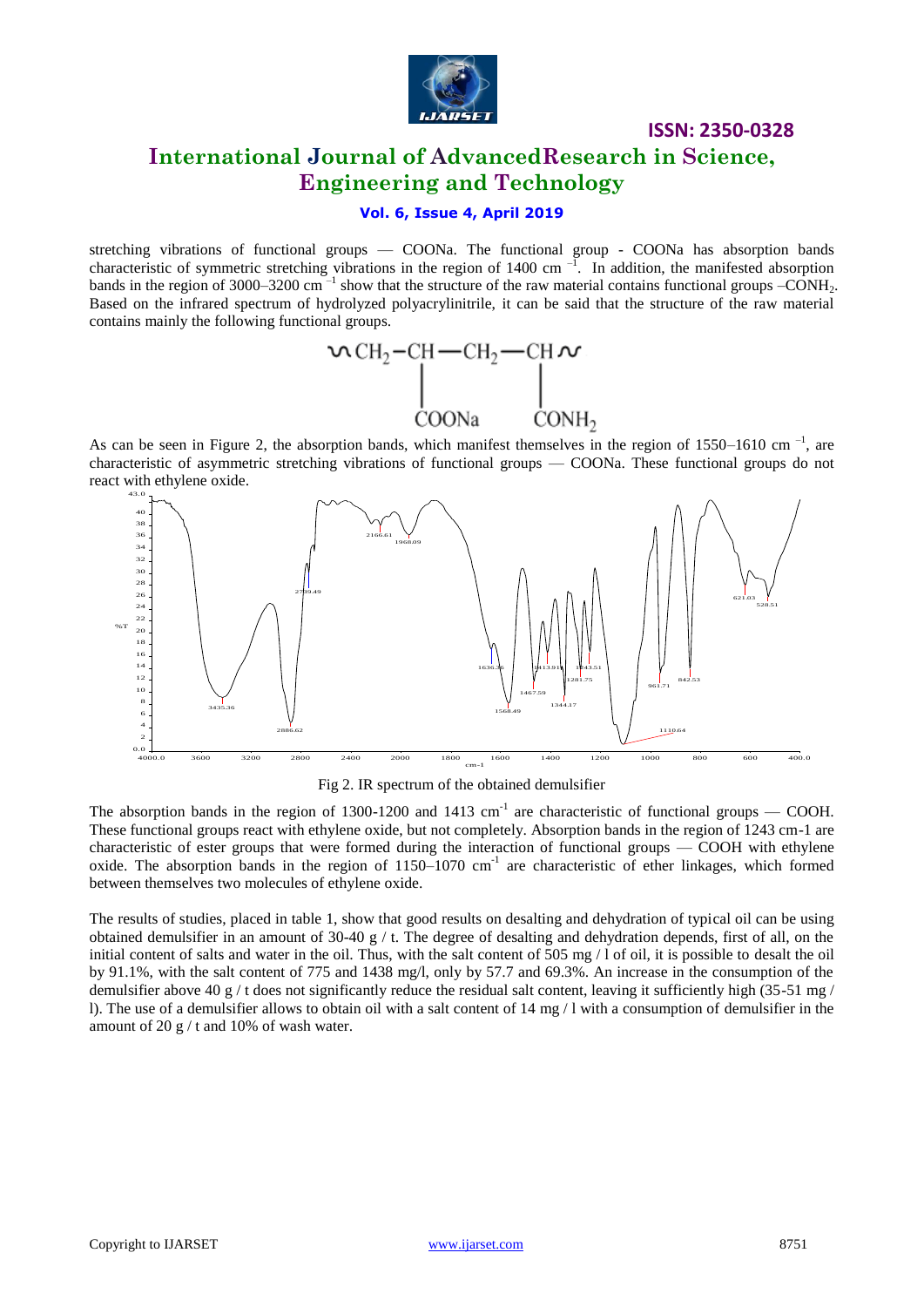

## **International Journal of AdvancedResearch in Science, Engineering and Technology**

### **Vol. 6, Issue 4, April 2019**

| $N_2$                   | Crude oil                             |         |                      | The amount of         | Content after<br>desalting |          | Removed  |                               |  |  |  |  |  |  |  |
|-------------------------|---------------------------------------|---------|----------------------|-----------------------|----------------------------|----------|----------|-------------------------------|--|--|--|--|--|--|--|
|                         | salt,<br>mg/1                         | Water % | Demulsifier          | demulsifier, g /<br>t | salts,<br>mg/1             | water, % | salts, % | water,%<br>of the<br>original |  |  |  |  |  |  |  |
|                         | Thermo chemical desalination at 60 °C |         |                      |                       |                            |          |          |                               |  |  |  |  |  |  |  |
| $\mathbf{1}$            | 505                                   | 3,26    | Obtained demulsifier | 20                    | 45,0                       | 0,25     | 91,1     | 92,4                          |  |  |  |  |  |  |  |
| $\boldsymbol{2}$        | 1438                                  | 5,20    | Obtained demulsifier | 20                    | 441,0                      | 1,90     | 69,3     | 63,2                          |  |  |  |  |  |  |  |
| $\mathbf{3}$            | 775                                   | 4,00    | Obtained demulsifier | 20                    | 327,9                      | 1,85     | 57,7     | 53,8                          |  |  |  |  |  |  |  |
| $\overline{\mathbf{4}}$ | 505                                   | 3,26    | Obtained demulsifier | 30                    | 5,6                        | 0,54     | 98,9     | 83,4                          |  |  |  |  |  |  |  |
| 5                       | 1438                                  | 5,20    | Obtained demulsifier | 30                    | 441,0                      | 1,95     | 69,4.    | 62,5                          |  |  |  |  |  |  |  |
| 6                       | 775                                   | 4,00    | Obtained demulsifier | 30                    | 170,5                      | 1,00     | 78,0     | 75,0                          |  |  |  |  |  |  |  |
| 7                       | 775                                   | 4,00    | Obtained demulsifier | 40                    | 59,6                       | 0,42     | 92,3     | 89,5                          |  |  |  |  |  |  |  |
| 8                       | 775                                   | 4.00    | Obtained demulsifier | 50                    | 51,6                       | 0,42     | 93,5     | 89,5                          |  |  |  |  |  |  |  |
| $\boldsymbol{9}$        | 505                                   | 3,26    | Obtained demulsifier | $\boldsymbol{0}$      | 147,0                      | 1,19     | 70,9     | 63,5                          |  |  |  |  |  |  |  |
| 10                      | 1108                                  | 4,60    | Obtained demulsifier | 30                    | 1066,0                     | 4,00     | 4,0      | 12,8                          |  |  |  |  |  |  |  |
| 11                      | 775                                   | 4,00    | Obtained demulsifier | 30                    | 95,7                       | 0,60     | 87,8     | 85,0                          |  |  |  |  |  |  |  |

### Table 1. Results of desalting and dehydration of oil

The resulting demulsifier turned out to be more efficient than the other demulsifiers. Obtained demulsifier can be used for oil desalting. With the consumption of DE-2 30–40 g / g and water — 10% by weight, desalination in one step allows preparing oil to a salt content of 14–15 mg / l.